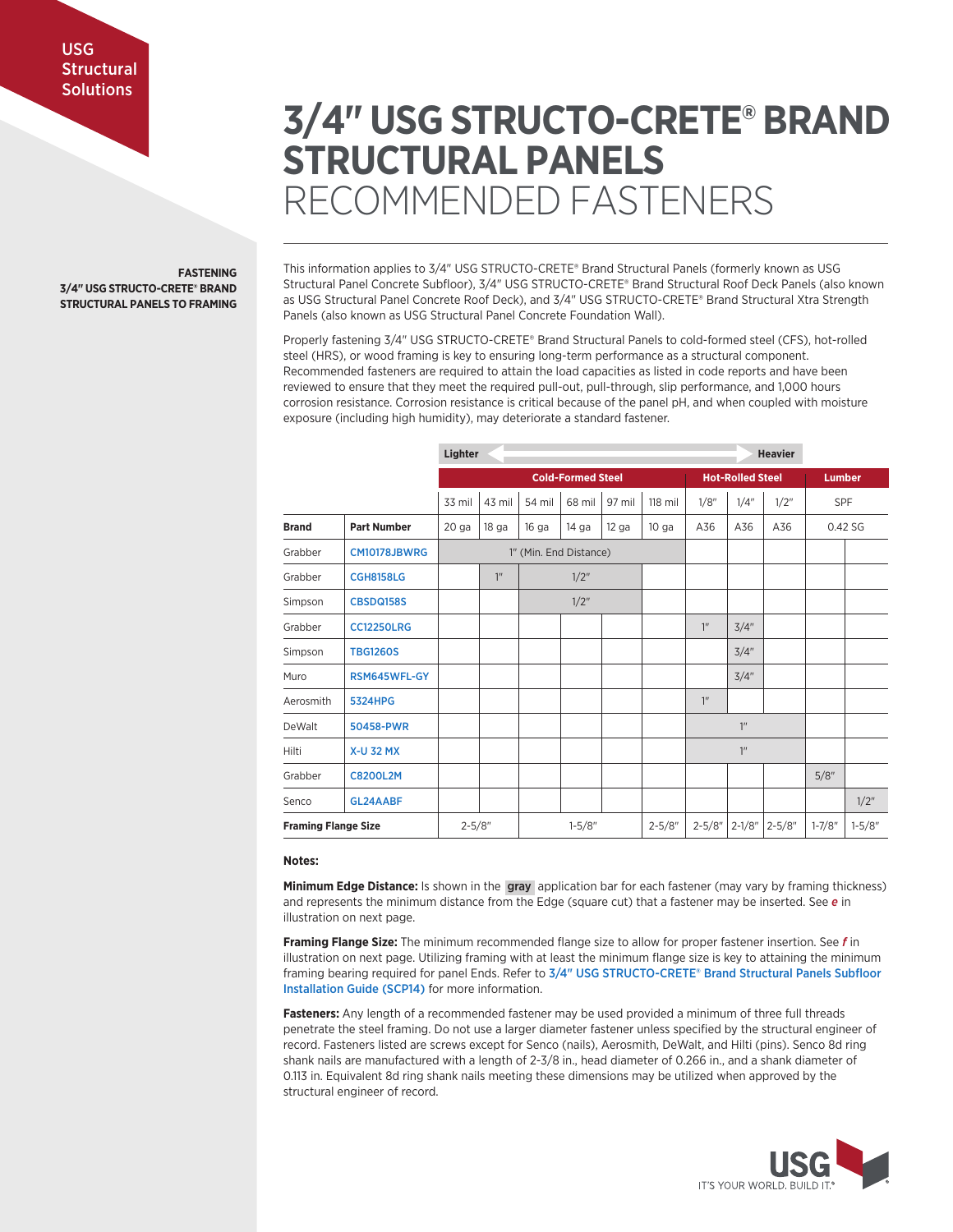## **FASTENING 3/4" USG STRUCTO-CRETE® BRAND STRUCTURAL PANELS TO FRAMING CONT.**

**Framing:** The gauge, size and type of framing is determined by the engineer, architect or design professional of record. CFS shall comply with AISI-General, with a min. C60 coating. 33 mil (20 ga) CFS framing is for gravity loads only.

**General Note:** In accordance with PER-13067 (Subfloor) and PER-14076 (Roof Deck), the minimum fastener schedule is max. 6 in. (153 mm) o.c. on the perimeter and max. 12 in. (305 mm) o.c. in the field of the panels. Refer to PER-15092 for 3/4" USG STRUCTO-CRETE® Brand Structural Xtra Strength Panels fastener schedules. Refer to the appropriate PER and the specific project specifications for complete fastener schedule details.



**Fastener Quantities:** This is intended to be a starting point for fastener estimating only. USG recommends that a calculation be made for each project layout to determine the appropriate number of fasteners required and that an excess of at least 10% be added to the calculated quantity for the project.

| 4' (122 cm) x 8' (244 cm)<br><b>Panel Size</b> | <b>Average Number of Fasteners</b><br>Per Square Ft. | Per 1,000 Square Ft. |
|------------------------------------------------|------------------------------------------------------|----------------------|
| <b>Blocked</b>                                 | 1.50                                                 | 1.500                |
| <b>Un-Blocked</b>                              | 1.25                                                 | 1.250                |

Fastening non-load bearing walls, interior doors, fixtures, cabinets, etc. to installed 3/4" USG STRUCTO-CRETE® Brand Structural Panels can be broken into two categories: Withdrawal Load and Shear Load. Fastening options are listed with each and these apply to fastening only through the panel and not into the framing. Fastening through the panel into the framing may be accomplished using the appropriate length of recommended fastener from the Fastening 3/4" USG STRUCTO-CRETE® Brand Structural Panels to Framing table, or the fastener(s) recommended by the manufacturer of the item being installed.